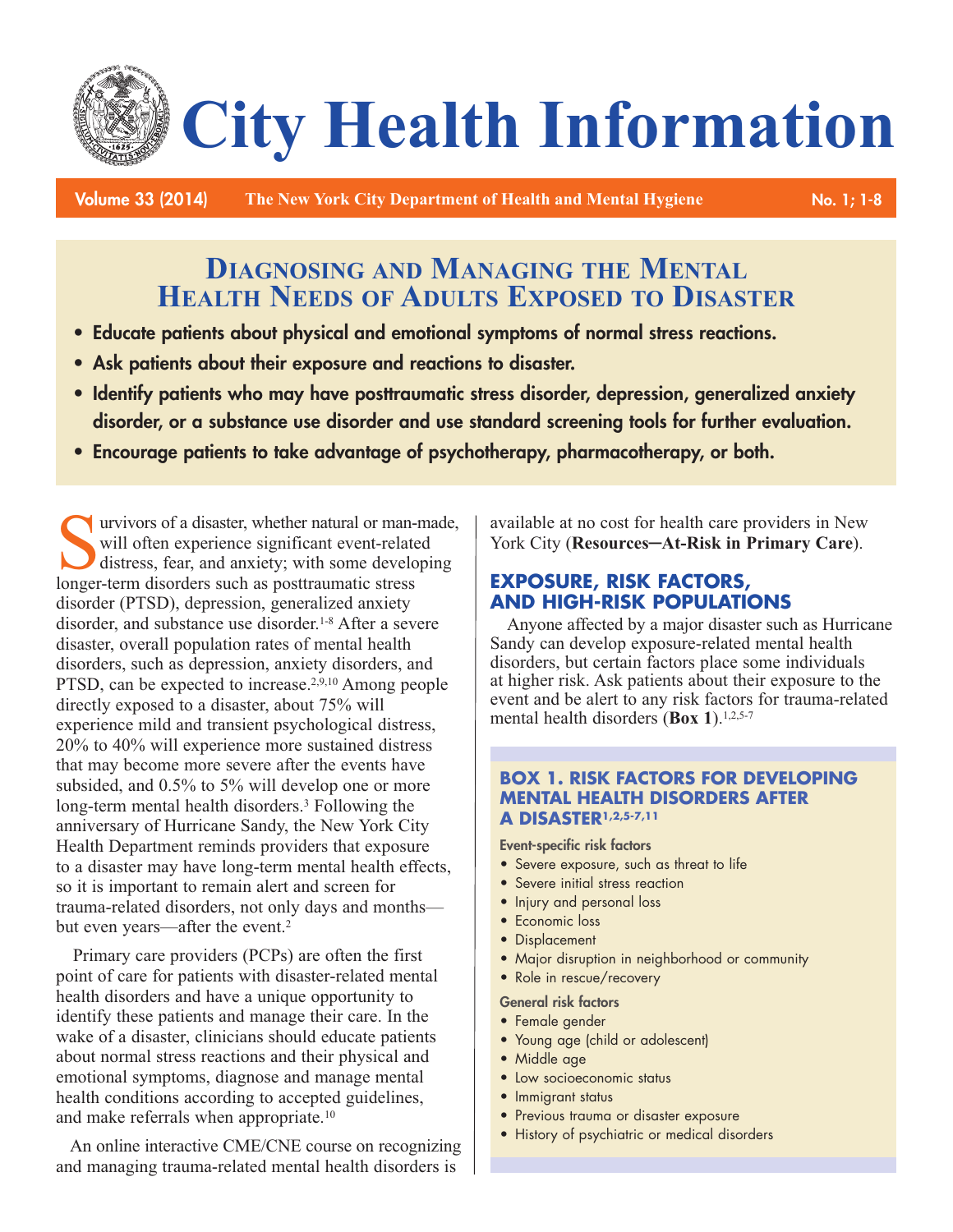## **Trauma-related Risk Factors**

The strongest risk factor for trauma-related mental health conditions is severe exposure to the event such as witnessing people being killed or injured. People who experienced strong initial stress reactions are also at higher risk. Stress reactions can be psychological (eg, fear, anxiety, numbness, anger) or physical (eg, insomnia, headaches, reduced appetite, somatic complaints). 3

Other risk factors include participation in rescue and recovery efforts; financial loss such as loss of a home or income; anxiety or stress due to evacuation or displacement to a shelter or temporary housing, especially for an extended period; and stress due to service disruptions such as power outages and lack of transportation or access to essential care and medication. 1,2,5-7

## **General Risk Factors**

Some people are at higher risk for trauma-related mental health disorders because of factors unrelated to the event. People aged 40 through 60, females, people with a history of trauma exposure (including the World Trade Center disaster), people with psychiatric and medical disorders (including a substance use disorder), and people of low socioeconomic status are at higher risk for developing mental disorders after a disaster. 1,2,5-7 Older adults are likely to have medical conditions that increase their risk. Children are also at higher risk due to their age and the effect that their caretakers' reactions can have on them3 (**resources—***City Health Information***: World trade Center Children**).

## **POSTTRAUMATIC STRESS DISORDER**

Posttraumatic stress disorder may develop in individuals exposed to traumatic events involving the threat of serious injury or death to self or others. <sup>12</sup> Posttraumatic stress disorder is characterized by all of the following symptoms, arising either immediately after the event or after a lag time and causing significant distress or impaired functioning for more than a month<sup>12</sup>

- Reexperiencing the traumatic event such as experiencing distressing memories, nightmares, or flashbacks;
- Avoiding reminders of the event such as thoughts, feelings, conversations, activities, places, or people; inability to recall an important aspect of the trauma; feeling emotionally detached or numb;
- Chronically increased arousal symptoms such as insomnia, irritability, poor concentration, hypervigilance, or an exaggerated startle reaction.

## **Screening**

Posttraumatic stress disorder can be difficult to recognize, because many patients are reluctant to disclose traumatic experiences unless asked. <sup>8</sup> Patients with PTSD may initially report somatic complaints<sup>8,13</sup> with increased functional impairment. Certain nonspecific symptoms often associated with trauma include:

- Palpitations
- Shortness of breath
- Insomnia
- Nausea
- Unexplained pain
- Tremor
- Mood swings

If the patient reports being affected by the disaster, or you suspect exposure to trauma, use the Primary Care PTSD Screen (**Box 2**). 12

## **BOX 2. PRIMARY CARE PTSD SCREEN12**

In your life, have you ever had any experience that was so frightening, horrible, or upsetting that in the past month you

- 1. have had nightmares about it or thought about it when you did not want to?
- 2. tried hard not to think about it or went out of your way to avoid situations that reminded you of it?
- 3. were constantly on guard, watchful, or easily startled?
- 4. felt numb or detached from others, activities, or your surroundings?

Patients who answer yes to 3 of the 4 questions may be suffering from PTSD.

Patients with PTSD may also suffer from other psychiatric disorders, such as major depressive disorder or another anxiety disorder, that place them at higher risk of suicidal thoughts and behaviors. 14-17

## **Diagnosis**

Symptoms of PTSD can overlap with those of depression or other anxiety disorders. Therefore, PTSD can be missed if the patient hasn't disclosed a traumatic event. New diagnostic criteria for PTSD18 are available at the US Department of Veterans Affairs National Center for Posttraumatic Stress Disorder (NCPTSD). Diagnostic tools conforming to the new criteria are being updated. Check the NCPTSD website regularly or sign up for e-mail updates (**resources**) to obtain the new criteria. Refer patients to mental health providers if you are unsure of the new criteria.

#### **Treatment**

Counsel the patient in a supportive manner. Explain that PTSD symptoms result from psychological and biological reactions to overwhelming stress and that psychotherapy and pharmacotherapy (**Box 3**), alone or in combination, can be beneficial. 8,19 Always consider comorbid conditions when selecting treatment.

**psychotherapy. 8,20** Exposure-based cognitive behavioral therapy helps to reduce the arousal and distress associated with memories of trauma and has proven efficacy in treating PTSD. Exposure therapy is often combined with relaxation and breathing techniques that help patients manage anxiety and cope with stress. Individual or group trauma-focused therapy, eye movement desensitization and reprocessing (EMDR), and stress management are also effective in the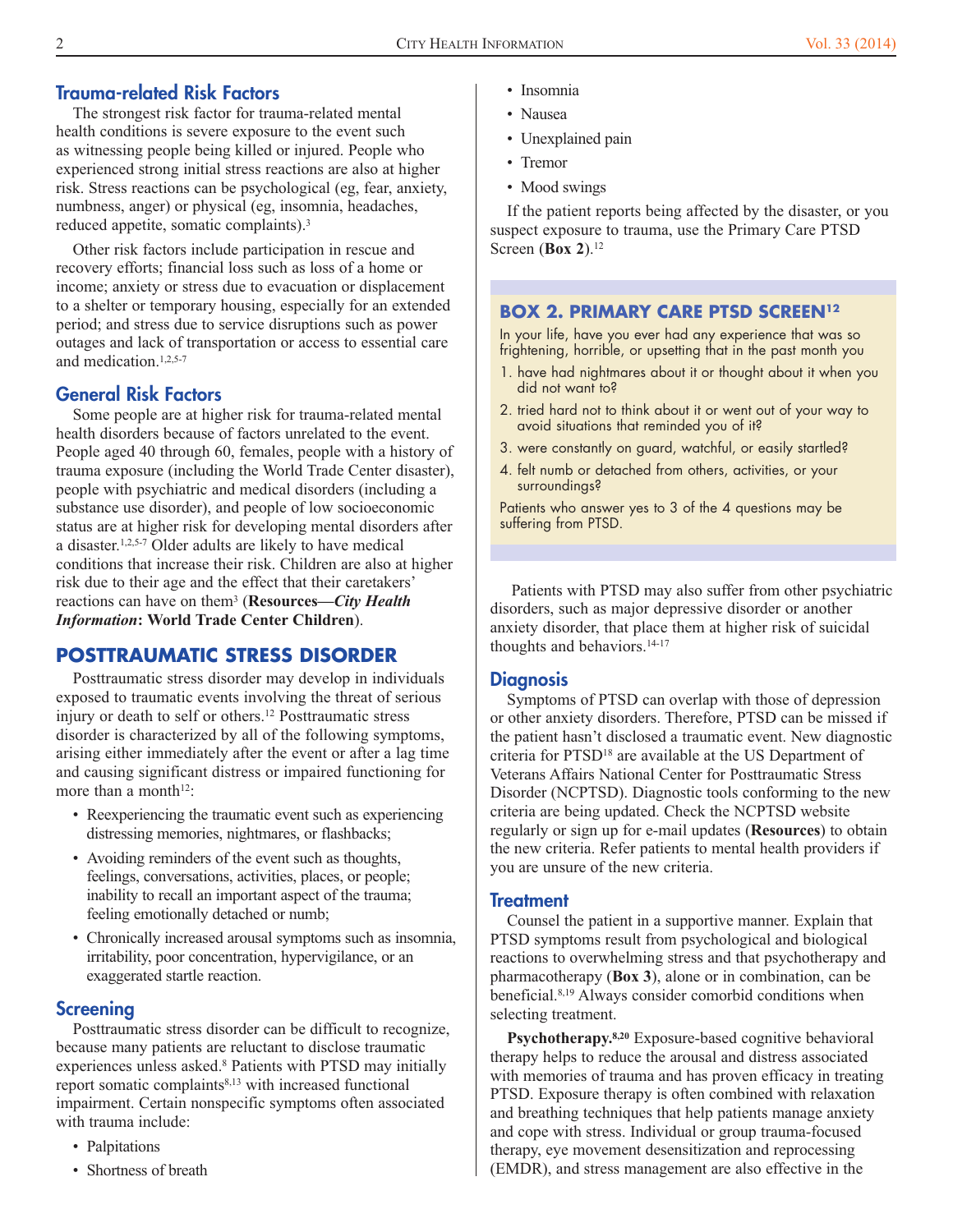#### **BOX 3. PHARMACOTHERAPY FOR PTSD**

Two selective serotonin reuptake inhibitors (SSRIs), sertraline (Zoloft ®\*) and paroxetine (Paxil ®), are FDA approved for treatment of PTSD. Zoloft is especially effective in treating non-combat-related PTSD. If there is no response to an SSRI, try venlafaxine (Effexor®) or other antidepressants such as mirtazapine (Remeron®) and duloxetine (Cymbalta®). For treatment-resistant PTSD, consider tricyclic antidepressants (TCAs) and monoamine oxidase inhibitors (MAOIs). Because of their side effects, do not consider TCAs and MAOIs as first-line treatment.

For patients who show partial response to antidepressants, an additional psychotropic medication (antiadrenergic medications, antianxiety agents, and atypical antipsychotics) may be helpful. A combination of psychotherapy and pharmacotherapy may be indicated for some patients. Always account for other co-occurring psychiatric comorbidities before deciding on treatment.

\* Use of brand names is for informational purposes only and does not imply endorsement by the New York City Department of Health and Mental Hygiene. Please consult product prescribing information, including Boxed Warnings, for complete safety information.

treatment of PTSD. Non-trauma-focused approaches such as supportive therapy, nondirective counseling, and psychodynamic therapy are less effective in reducing PTSD symptoms. Other psychotherapeutic interventions may be effective, but further research is needed to determine efficacy. See **Resources—Referrals** for information on locating mental health services.

## **MAJOR DEPRESSIVE DISORDER**

Major depressive disorder is a disabling condition that affects many aspects of a person's life and overall functioning (**resources—***City Health Information***: Depression**). People exposed to traumatic events such as Hurricane Sandy may be at increased risk for developing depression, with or without PTSD.<sup>5-7</sup> Depression is typically characterized by many or all of the following: feelings of extreme sadness; loss of interest or pleasure in doing things; guilt; helplessness; hopelessness; aches, pains, or digestive problems; insomnia; inability to concentrate; irritability; loss of appetite; and thoughts of suicide and/or death.<sup>21</sup> Depression may occur only once in a lifetime, but is more commonly a recurring condition. Providers should diagnose depression through observation and active listening, as patients may not be aware that they are suffering from depression and may only report unexplained physical complaints (eg, headache or pain). 22

#### **Screening**

When interviewing any patient, observe, listen, and ask questions about the patient's mood, level of functioning, energy, motivation, and any work-related or social problems. Use the Patient Health Questionnaire-2 (PHQ-2) to screen for depression simply and quickly. 23

## **PHQ-2**─**PATIENT HEALTH QUESTIONNAIRE-2**

## *Screen for depression by asking the following 2 questions:*

Over the past 2 weeks, have you been bothered by:

- Little interest or pleasure in doing things?
- Feeling down, depressed, or hopeless?
- A "yes" to either question requires further evaluation.

If the patient screens positive on the PHQ-2, consider evaluating the patient further with the Patient Health Questionnaire-9 (PHQ-9). This 9-item questionnaire can reliably detect and quantify the severity of depression and can be used to help monitor response to treatment. <sup>24</sup> If the response to question 9 ("Thoughts that you would be better off dead, or hurting yourself in some way") on the PHQ-9 is positive, evaluate the patient for suicide risk. See **resources—***City Health Information***: Depression** for the PHQ-9 and guidance on suicide risk assessment.

#### **Treatment**

The comprehensive management of depression may include pharmacologic treatment and nonpharmacologic approaches such as psychotherapy, patient education, and increased physical activity. 25,26 Advise patients to maintain good sleep hygiene and avoid alcohol, tobacco, and caffeine. <sup>25</sup> Consider the patient's treatment preference, severity of symptoms, psychosocial stressors, comorbid conditions, and availability of resources when choosing treatment. <sup>25</sup> Patients with psychosis, suicidal ideation, or severe functional impairment usually need medication and may require hospitalization. 25 Monitor patients frequently for treatment effectiveness, suicidality, and adverse effects if they are taking antidepressant medication.

**psychotherapy. <sup>25</sup>** Cognitive behavioral therapy and interpersonal psychotherapy, with or without medication, can be considered as initial treatments in patients with mild to moderate depressive disorder. Antidepressant medications in combination with psychotherapy should be considered for patients with moderate to severe major depressive disorder.

**exercise. <sup>26</sup>** Aerobic exercise improves symptoms of depression and, at recommended amounts, may by itself be an effective treatment for mild to moderate major depressive disorder. The amount of exercise needed for this effect is equivalent to at least 30 minutes of moderate-intensity physical activity on most or all days of the week (**resources—CDC physical activity resources for physicians**). Exercise also has many other benefits such as improving cardiovascular health and reducing arthritis pain.

**pharmacotherapy.** Selective serotonin reuptake inhibitors (**Box 4**) or other agents are generally preferable to tricyclic antidepressants when treating depression. It is easier to titrate the doses of bupropion, mirtazapine, and venlafaxine, and they have less severe side effects, allowing for a quicker response, better adherence, fewer office visits, and lower cost. During treatment with an SSRI, patients may complain of feeling jittery, increased anxiety, nausea or gastrointestinal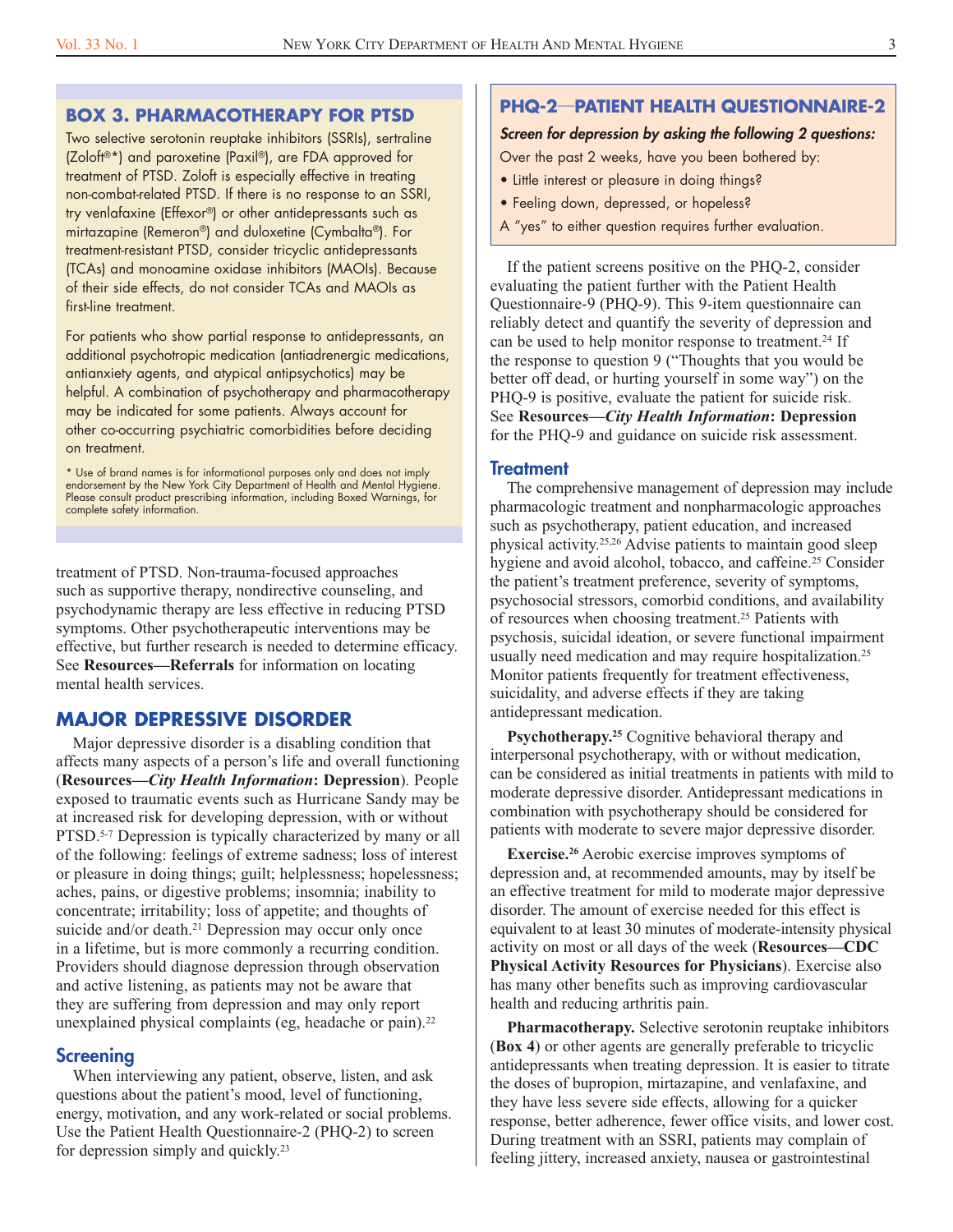#### **BOX 4. PHARMACOTHERAPY FOR DEPRESSION25**

Available antidepressant medications include

- **SSRIs:** citalopram (Celexa®), escitalopram (Lexapro®), fluoxetine (Prozac®, Prozac® Weekly™), paroxetine (Paxil ®, Paxil CR®), sertraline (Zoloft ®);
- **Other agents:** bupropion (Wellbutrin®, Wellbutrin SR®, Wellbutrin XL®), duloxetine (Cymbalta®), mirtazapine (Remeron®, Remeron SolTab®), venlafaxine (Effexor®, Effexor XR®).

## **BOX 5. PHARMACOTHERAPY FOR GENERALIZED ANXIETY DISORDER**

Several antidepressants, escitalopram (Lexapro®), paroxetine (Paxil ®), and venlafaxine (Effexor®), are approved by the FDA for the treatment of generalized anxiety disorder. If the patient needs prompt symptom relief, consider prescribing an anxiolytic (benzodiazepine)\* such as prazolam (Xanax®), diazepam (Valium®), chlorazepate (Tranxene®), lorazepam (Ativan®), clonazepam (Klonopin®), or oxazepam (Serax®).

\* Benzodiazepines have the potential for abuse and dependence when used for more than several weeks. Benzodiazepines are fairly well tolerated by young to middle-aged adults, but they should be prescribed with great caution for elderly patients, especially those aged 75 and older, due to adverse reactions, drugdrug interactions, potential for toxic drug levels, and greater sensitivity to drugs affecting the brain. The sedative effect on the elderly sometimes results in poor concentration, lethargy, mental clouding, and confusion, sometimes misdiagnosed as dementia.

upset, or sexual problems such as delayed ejaculation in men and anorgasmia in women. Other adverse effects seen with many antidepressants include insomnia or sedation, headaches, and weight changes. Advise patients that while benefits may be delayed or appear slowly, adverse effects can occur immediately. However, the adverse effects are usually mild and, except for sexual side effects, improve with time or can be managed by adjusting or changing medications. Mirtazapine seems to have the fewest sexual side effects, but it may cause potentially significant weight gain. Bupropion has no sexual side effects and does not cause weight gain.

## **GENERALIZED ANXIETY DISORDER**

Generalized anxiety disorder is characterized by persistent, excessive, and uncontrollable worry and anxiety about daily life and routine activities. The anxiety and worry are associated with at least 3 of the following 6 symptoms, with at least some symptoms present for more days than not during the past 6 months: feeling restless, keyed up, or on edge; being easily fatigued; having difficulty concentrating or mind going blank; irritability; muscle tension; and sleep disturbance. Patients suffering from generalized anxiety disorder may consistently expect the worst and experience physical symptoms of anxiety, including myalgias, trembling, jumpiness, headache, dysphagia, gastrointestinal discomfort,

diarrhea, sweating, hot flashes, and feeling lightheaded and breathless. 27,28 Patients with anxiety disorders are more likely to seek treatment from a primary care physician than from a psychiatrist, so it is important to be alert to possible manifestations of anxiety. 27

#### **Screening**

Screening includes assessing symptoms of generalized anxiety disorder, level of functional impairment, and presence of comorbid psychiatric conditions. If you suspect generalized anxiety disorder, use the GAD-7 assessment tool<sup>29</sup> to help confirm the diagnosis (**resources—***City Health Information***: World trade Center**).

## **Differential Diagnosis<sup>27</sup>**

Rule out other possible causes for the symptoms before beginning any form of treatment. Anxiety may be caused by hyperthyroidism, Cushing's disease, and arrhythmias, among other disorders. Medications such as steroids, over-the-counter sympathomimetics, SSRIs, digoxin, thyroxine, and theophylline, as well as alcohol, caffeine, nicotine, and cocaine and other illicit drugs (whether during intoxication or withdrawal), can also cause or exacerbate anxiety symptoms.

#### **Treatment**

Treatment involves psychotherapy, pharmacotherapy (**Box 5**), or both. <sup>27</sup> The short-term treatment goal is to rapidly reduce symptoms and overwhelming anxiety; long-term goals include full recovery, relapse prevention, and management of any comorbid disorders. Consider pharmacotherapy for patients whose anxiety affects their daily functioning.<sup>27</sup>

Psychotherapy.<sup>28,30</sup> Psychotherapy is most effective when used in combination with pharmacotherapy, but psychotherapy alone can be used as the initial treatment for patients with mild generalized anxiety disorder. Treatment approaches include

- cognitive-behavioral therapy to focus on the relationships among thoughts, feelings, and behaviors and modify unhealthy and harmful patterns and relations,
- behavioral therapy to modify the patient's behavior,
- cognitive therapy to change unproductive and harmful thought patterns,
- psychodynamic therapy to identify and resolve internal conflicts,
- relaxation therapy to develop techniques to deal effectively with stress.

## **SUBSTANCE USE DISORDERS**

Exposure to stress and trauma may increase the risk of substance use disorders. Primary care providers can play an important role in creating a treatment plan and supporting the patient in locating the appropriate specialty addiction treatment, support service, or network. These referral services can help patients recover, maintain remission, and reduce the risk of relapse. 31,32 For patients with existing substance use disorders, exposure to stress can increase cravings and therefore the likelihood of a relapse. 33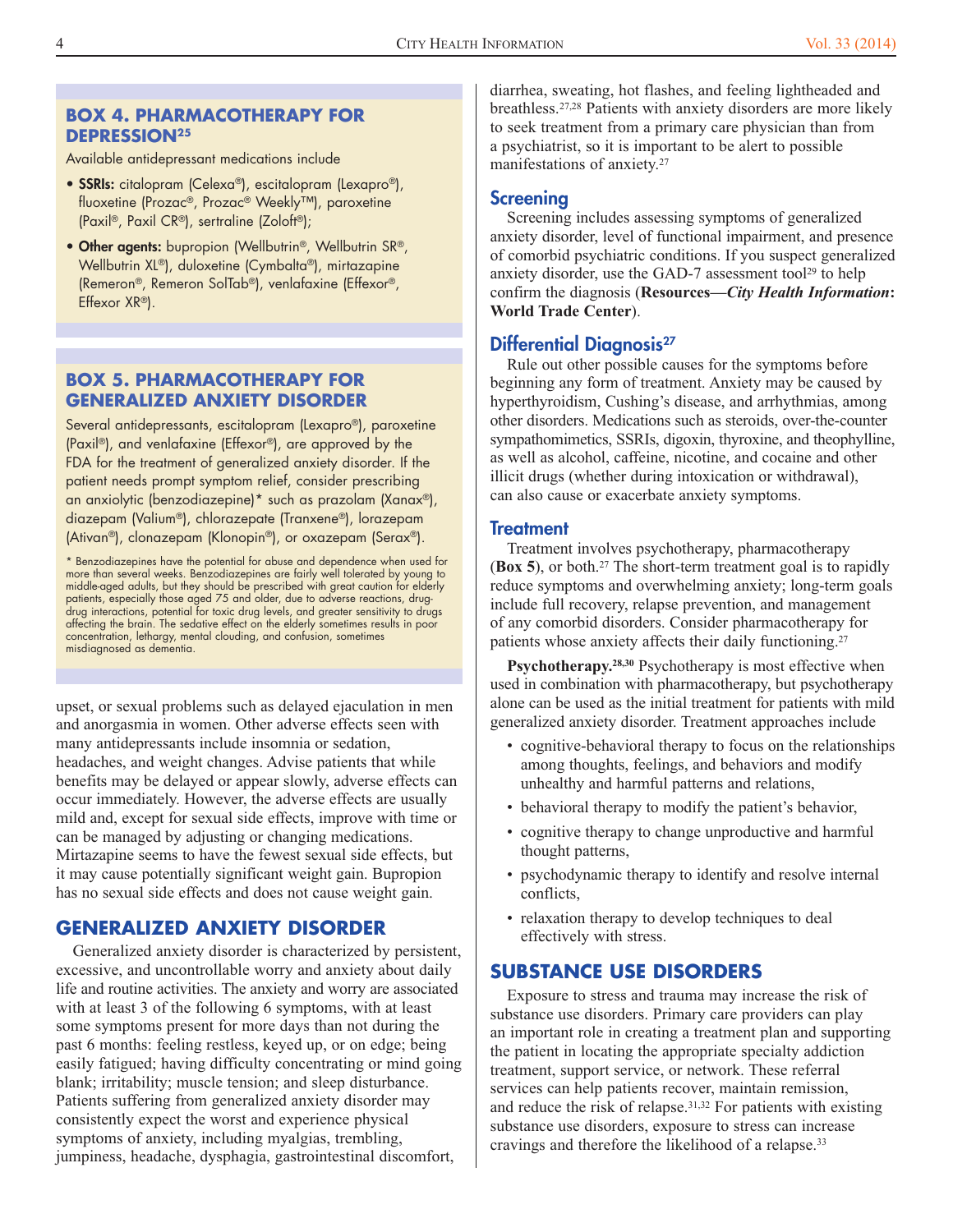## **Alcohol**

**screening.** While most patients seen in primary care settings who are exposed to disaster-related stress will not engage in high-risk drinking, stress can increase alcohol use, especially in people who drank unsafe amounts of alcohol before the disaster. <sup>34</sup> Prescreen all patients by asking, "Do you sometimes drink alcoholic beverages?" If the answer is yes, use the single-question screen, "How many times in the past year have you had X or more drinks in a day?" where X is 5 for men and 4 for women. <sup>35</sup> If the answer is 1 or more, assess the level of risk with the AUDIT for adults<sup>36</sup> or CRAFFT for adolescents (see **resources—***City Health Information:* **Brief intervention for excessive Drinking** for screening tools). <sup>37</sup> Following screening, you can also use current American Psychiatric Association diagnostic criteria, available at http://www.psychiatry.org/practice/ clinical-practice-guidelines, or other assessment tools to determine presence of a substance use disorder (**resources**).

**intervention and referral.** Use the brief intervention technique to help patients reduce unhealthy drinking<sup>38</sup>:

- Provide clear, personalized advice about cutting down or abstaining.
- Listen reflectively—summarize and repeat what your patient says.
- Show concern and avoid confrontation.
- When possible, link alcohol use to a specific medical condition, such as liver damage or memory loss.
- Set mutually acceptable goals—involve your patient.
- Help patients identify drinking triggers and practical ways to cope.
- Provide regular follow-up to support efforts to reduce or stop drinking.

The AUDIT score can be used also to determine the level of intervention needed. Patients at low risk (AUDIT score 0-7) require educational messages about safe alcohol use, which means no more than an average of 1 drink per day for women and 2 drinks per day for men. For patients with an AUDIT score between 8 and 19, offer a brief intervention, that is, simple, personalized advice in addition to education. An AUDIT score of 20 or higher is associated with a greater likelihood of having an alcohol use disorder requiring specialized treatment, which may include supervised detoxification. Offer patients with alcohol use disorders a referral to specialty care for further evaluation and treatment (**resources─referrals**). For adolescents with a positive score on the CRAFFT, consult the 2011 American Academy of Pediatrics statement, "Substance Use Screening, Brief Intervention, and Referral to Treatment for Pediatricians" (**resources**).

**pharmacotherapy.** Medication can help patients with alcohol use disorders decrease their alcohol use—and may be prescribed as part of specialty or primary care. Naltrexone, acamprosate, and disulfiram are approved for the treatment of alcohol use disorders.

#### **Drugs**

**screening.** Ask all patients the screening question, "How many times in the past year have you used an illegal drug or used a prescription medication for nonmedical reasons?"39 If the patient answers 1 or more, use a standardized tool such as the NIDA-ASSIST (**resources─***City Health Information***: people Who use Drugs**) for further assessment, or consult the American Psychiatric Association diagnostic criteria for substance use disorders (**resources**).

**intervention and referral.** Brief interventions may reduce substance use and improve the health of primary care patients who use illicit drugs. 40-42 Offer patients referral to drug-treatment and harm-reduction programs when necessary (**resources─referrals**). Patients using opioids are at risk for overdose; refer to an overdose prevention program for the patient to receive training in layperson-administered naloxone (**resources─overdose prevention**). PCPs can also prescribe sterile syringes under the New York State Expanded Syringe Access Program. Address primary care needs of drug-using patients, including appropriate screening for infectious diseases and counseling safer sex.

**pharmacotherapy.** Buprenorphine and methadone in combination with counseling are effective in reducing illicit opioid use, decreasing craving, and improving social function in patients with opioid dependence<sup>43</sup> (**resources─***City Health Information***: Buprenorphine**). For information on obtaining a waiver that allows you to prescribe buprenorphine, visit the Substance Abuse and Mental Health Services Administration website (**resources─saMhsa: Buprenorphine**).

See **resources─***City Health Information***: improving the health of people Who use Drugs** for information on addressing the needs of these patients.

## **REFERRING TO A MENTAL HEALTH PROFESSIONAL**

Some patients with trauma-related mental health disorders will need specialty care. Refer patients to a mental health professional if they

- have a history of psychotic or manic symptoms, suicidal ideation, or attempts,
- display severe symptoms or functional impairment,
- have multiple psychiatric comorbidities,
- have a significant history of somatization of psychological problems,
- are not responding to standard treatment,
- have complex psychopharmacologic needs,
- are difficult to engage in treatment or have difficulties following up with previously agreed-to treatment plans,
- live in highly unstructured environments.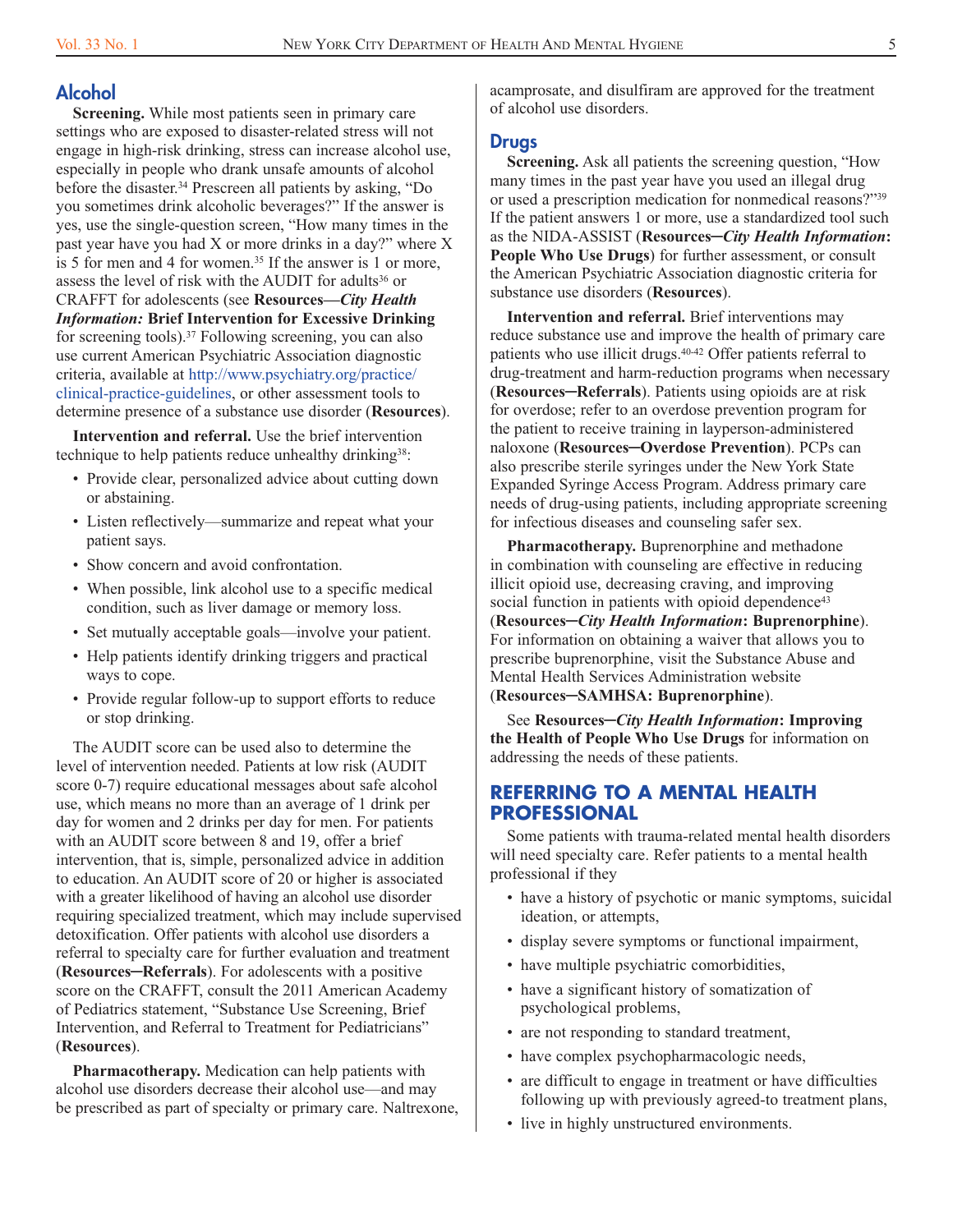## **SUMMARY**

Some New Yorkers will experience mental health problems as a result of their exposure to traumatic events. Primary care providers are often the first point of care for patients with disaster-related mental health disorders and have a unique opportunity to identify these patients and

manage their care. While evaluating their patients for physical ailments and other health problems, clinicians can identify, screen, treat, and, if necessary, refer patients for additional evaluation and treatment for the 4 most common trauma-related mental health disorders: PTSD, depression, generalized anxiety disorder, and substance use disorders.  $\triangleleft$ 

## **RESOURCES**

## **FREE CME/CNE ACTIVITY At-Risk in Primary Care**

**At-Risk in Primary Care** is an interactive, web-based training designed to prepare NYC primary care providers to identify and manage patients with trauma-related mental health disorders, including PTSD, alcohol and other substance use disorders, depression, and generalized anxiety disorder. The training, which offers 1.5 CME/CNE credits and is divided into four 10- to 20-minute modules, is available at **no cost** to primary care providers working in NYC.

Go to www.kognitomed.com/34. Use Enrollment Key: nyc34

#### **New York City Department of Health and Mental Hygiene**

*City Health Information archives:* www.nyc.gov/html/doh/html/data/chi.shtml

 *Clinical Guidelines for Adults Exposed to the World Trade Center Disaster*

 *Clinical Guidelines for Children and Adolescents Exposed to the World Trade Center Disaster*

 *Detecting and Treating Depression in Adults*

 *Brief Intervention for Excessive Drinking*

 *Buprenorphine: An Office-based Treatment for Opioid Dependence*

 *Improving the Health of People Who Use Drugs*

#### Overdose Prevention

Includes information for patients and link to directory of overdose prevention programs: www.nyc.gov/html/doh/html/mental/drug-prevent-od.shtml

Project Hope

Free crisis counseling for New Yorkers affected by Hurricane Sandy: www.nyc.gov/html/doh/html/em/project-hope.shtml

#### WTC Health Program

Offers 9/11-related mental health treatment to WTC-exposed New Yorkers with symptoms: 888-982-4748 or www.nyc.gov/html/doh/wtc/html/treatment/centers.shtml

#### **American Academy of Pediatrics**

Substance Use Screening, Brief Intervention, and Referral to Treatment for Pediatricians: http://pediatrics.aappublications.org/content/128/5/ e1330.full

#### **American Psychiatric Association**

Information on diagnosis and management of mental health disorders: http://psychiatryonline.org/index.aspx

**Centers for Disease Control and Prevention** Physical Activity Resources for Physicians: www.cdc.gov/physicalactivity/resources/index.html

## **Massachusetts Department of Public Health–CRAFFT brochure**

Provider Guide: Adolescent Screening, Brief Intervention, and Referral to Treatment—Using the CRAFFT Screening Tool: www.mass.gov/eohhs/docs/dph/substance-abuse/sbirt/ crafft-provider-guide.pdf

#### **New York State Department of Health**

Directory of Registered Opioid Overdose Programs: www.health.ny.gov/diseases/aids/harm\_reduction/ opioidprevention/programdirectory.htm

#### **SAMHSA**

Buprenorphine Waiver Qualifications: http://buprenorphine.samhsa.gov/waiver\_qualifications.html

#### **SAMHSA-HRSA Center for Integrated Health Solutions**

Substance Abuse and Mental Health Services Administration Screening Tools:

www.integration.samhsa.gov/clinical-practice/screening-tools

#### **US Department of Veterans Affairs**

National Center for PTSD: www.ptsd.va.gov/professional/pages/assessments/pc-ptsd.asp

#### **Referrals: All Mental Health Concerns**

- LIFENET telephone numbers and website: (24 hours a day/7 days a week) In English: 1-800- LIFENET (1-800-543-3638) In Spanish: 1-800-AYUDESE (1-877-298-3373) In Chinese: 1-800-ASIAN LIFENET (1-877-990-8585) TTY: 1-212-982-5284 For other languages, call 1-800-LIFENET or 311 and ask for an interpreter: www.800lifenet.org
- National Mental Health Association Find a mental health professional: www.mentalhealthamerica.net/

#### **12-Step/Self-Help Groups**

- Alcoholics Anonymous (AA): 212-870-3400 or www.alcoholics-anonymous.org
- Narcotics Anonymous (NA): 212-929-6262 or http://newyorkna.org
- New York City Al-ANON Support for families and friends: www.nycalanon.org/ 212-941-0094, or 888-4AL-ANON (888-425-2666) from 8 AM to 6 PM, Monday–Friday E-mail: nycalanon@verizon.net

#### **Online Substance Use Treatment Locator**

• Substance Abuse and Mental Health Services Administration (SAMHSA) National Drug and Alcohol Treatment Referral Routing Service: 800-662-HELP (x4357) or www.findtreatment.samhsa.gov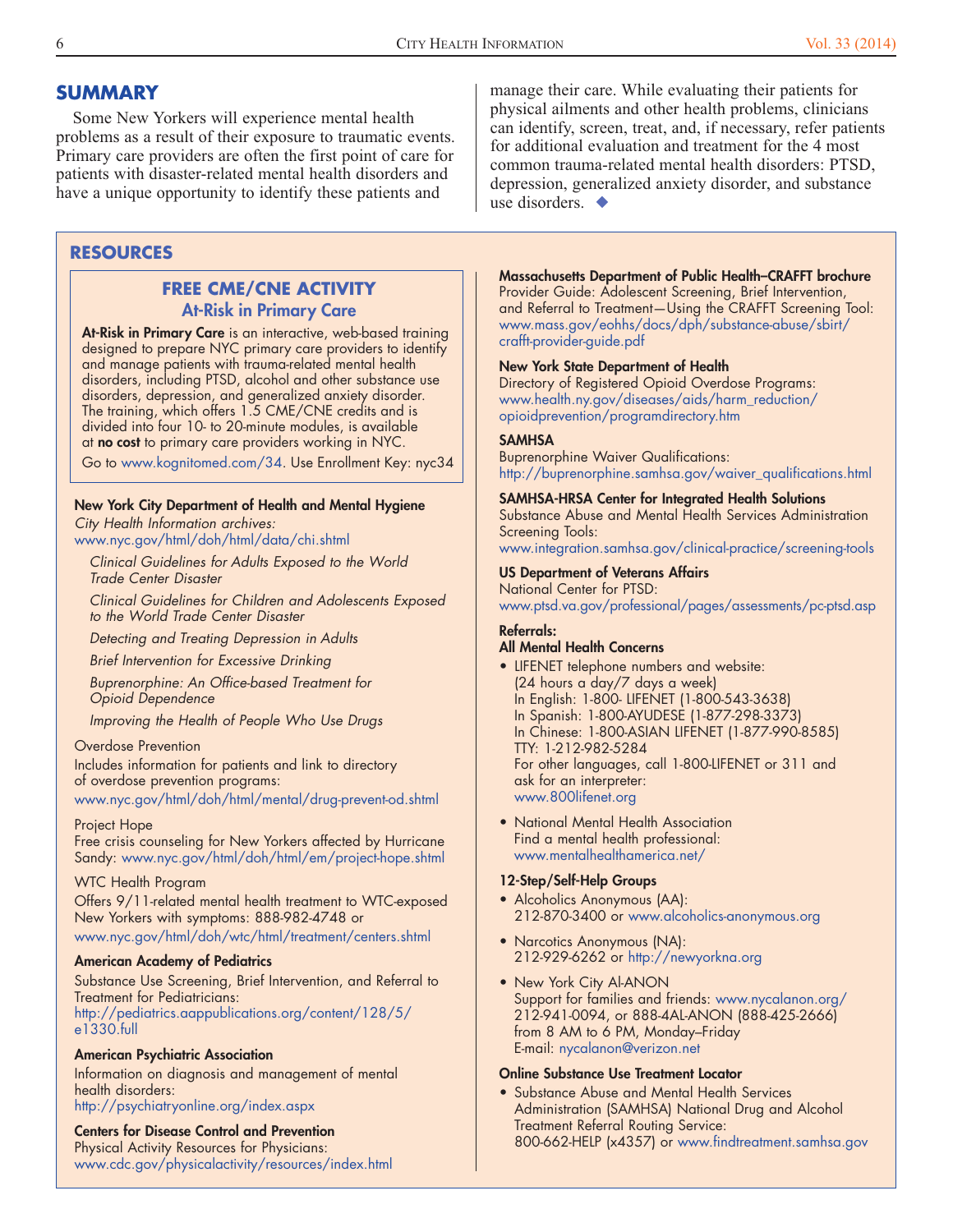#### **REFERENCES**

- 1. Bonanno GA, Galea S, Bucciarelli A, Vlahov D. Psychological resilience after disaster: New York City in the aftermath of the September 11th terrorist attack. *Psychol Sci*. 2006;17(3):181-186.
- 2. Galea S, Nandi A, Vlahov D. The epidemiology of post-traumatic stress disorder after disasters. *Epidemiol Rev.* 2005;27(1):78-91 and supplementary material. http://epirev.oxfordjournals.org/content/27/1/78/suppl/DC1. Accessed October 25, 2013.
- 3. Williams R, Bisson J, Ajdukovic D, et al; NATO Joint Medical Committee. *Guidance for Responding to the Psychosocial and Mental Health Needs of People Affected by Disasters or Major Incidents.* September 2008. www.healthplanning.co.uk/principles/Principles\_for\_Disaster\_and\_Major\_ Incident\_Psychosocial\_Care\_Final.pdf. Accessed October 24, 2013.
- 4. Neria Y, Gross R, Olfson M, et al. Posttraumatic stress disorder in primary care one year after the 9/11 attacks. *Gen Hosp Psychiatry*. 2006;28(3):213-222.
- 5. Neria Y, Schultz JM. Mental health effects of Hurricane Sandy: characteristics, potential aftermath and response. *JAMA*. 2012;308(24):2571-2572.
- 6. Norris FH, Friedman MJ, Watson PJ, Byrne CM, Diaz E, Kaniasty K. 60,000 disaster victims speak: Part I. An empirical review of the empirical literature, 1981-2001. *Psychiatry.* 2002;65(3):207-239.
- 7. Norris FH, Friedman MJ, Watson PJ. 60,000 disaster victims speak: Part II. Summary and implications of the disaster mental health research. *Psychiatry.* 2002;65(3):240-260.
- 8. Yehuda R. Post-traumatic stress disorder. *N Engl J Med.* 2002;346(2):108-114.
- World Health Organization. Mental health assistance to the populations affected by the tsunami in Asia. www.who.int/mental\_health/resources/tsunami/ en/index1.html. Accessed October 24, 2013.
- 10. Galea S, Ahern J, Resnick H, et al. Psychological sequelae of the September 11 terrorist attacks in New York City. *N Engl J Med*. 2002;346(13):982-987.
- 11. DiGrande L, Perrin MA, Thorpe LE, et al. Posttraumatic stress symptoms, PTSD, and risk factors among lower Manhattan residents 2-3 years after the September 11, 2001 terrorist attacks. *J Trauma Stress*. 2008;21(3):264-273.
- 12. US Department of Veterans Affairs, National Center for PTSD. PTSD Screening and Referral. Common reactions after trauma. www.ptsd.va.gov/public/pages/ common-reactions-after-trauma.asp. Accessed October 24, 2013.
- 13. Davidson JR. Recognition and treatment of posttraumatic stress disorder. *JAMA.* 2001;286(5):584-588.
- 14. US Department of Veterans Affairs, National Center for PTSD. PTSD Screening and Referral: For Health Care Providers. Primary Care PTSD Screen (PC-PTSD). www.ptsd.va.gov/professional/pages/assessments/pc-ptsd.asp. Accessed October 24, 2013.
- 15. Marshall RD, Olfson M, Hellman F, Blanco C, Guardino M, Struening E. Comorbidity, impairment and suicidality in subthreshold PTSD. *Am J Psychiatry*. 2001;158(9):1467-1473.
- 16. Stein MB, McQuaid JR, Perdelli P, Lenox R, McCahill ME. Posttraumatic stress disorder in the primary care medical setting. *Gen Hosp Psychiatry*. 2000;22(4): 261-269.
- 17. Grieger TA, Fullerton CS, Ursano RJ. Posttraumatic stress disorder, depression and perceived safety 13 months after September 11. *Psychiatr Serv*. 2004;55(9): 1061-1063.
- 18. American Psychiatric Association. *Diagnostic and Statistical Manual of Mental Disorders*. 5th ed. Washington, DC: American Psychiatric Publishing; 2013.
- 19. Rudin S, Volpp S, Marshall RD. Clinical issues in the pharmacologic treatment of PTSD. In: Burlingame G, Spitz HI, Schein LA, Mushkin PR, eds. *Psychological Effects of Catastrophic Disasters: Group Approaches for the Effects of Terrorist Disasters*. Binghamton, NY: Haworth Press; 2006:161-208.
- 20. Bisson J, Andrew M. Psychological treatment of posttraumatic stress disorder (PTSD). *Cochrane Database Syst Rev*. 2007:CD003388.
- 21. National Institute of Mental Health. Depression. www.nimh.nih.gov/health/ publications/depression/complete-index.shtml. Accessed October 24, 2013.
- 22. Simon GE, VonKorff M, Piccinelli M, Fullerton C, Ormel J. An international study of the relation between somatic symptoms and depression. *N Engl J Med*. 1999;341(18):1329-1335.
- 23. Kroenke K, Spitzer RL, Williams JB. The patient health questionnaire-2: validity of a two-item depression screener. *Med Care*. 2003;41(11):1284-1292.
- 24. Spitzer RL, Kroenke K, Williams JB. Validation and utility of a self-report version of PRIME-MD: the PHQ primary care study. *JAMA*. 1999;282(18):1737-1744.
- 25. American Psychiatric Association. Practice guideline for the treatment of patients with major depressive disorder. 3rd ed. 2010. www.guidelines.gov/content. aspx?id=24158. Accessed October 24, 2013.
- 26. Dunn AL, Trivedi MH, Kampert JB, Clark CG, Chambliss HO. Exercise treatment for depression: efficacy and dose response. *Am J Prev Med*. 2005;28(1):1-8.
- 27. Gliatto MF. Generalized anxiety disorder. *Am Fam Physician*. 2000;62(7):1591- 1600,1602.
- 28. Stein MB. Attending to anxiety disorders in primary care. *J Clin Psychiatry*. 2003;64(suppl 15):35-39.
- 29. Spitzer RL, Kroenke K, Williams JBW, Lowe B. A brief measure for assessing generalized anxiety disorder: the GAD-7. *Arch Intern Med*. 2006;166(10): 1092-1097.
- 30. Hunot V, Churchill R, Teixeira V, Silva de Lima M. Psychological therapies for generalised anxiety disorder. *Cochrane Database Syst Rev*. 2007:CD001848.
- 31. National Institute on Alcohol Abuse and Alcoholism. Alcohol use disorders. www.niaaa.nih.gov/alcohol-health/overview-alcohol-consumption/alcohol-usedisorders. Accessed October 25, 2013.
- 32. US Department of Defense Deployment Health Clinical Center. Guidelines: Substance Use Disorders. 2009. www.pdhealth.mil/clinicians/ substanceusedisorder.asp. Accessed October 24, 2013.
- 33. National Institute on Drug Abuse. Stress and substance abuse: a special report after the 9/11 terrorist attacks. www.drugabuse.gov/stressanddrugabuse.html. Accessed October 24, 2013.
- 34. North CS, Ringwalt CL, Downs D, Derzon J, Galvin D. Postdisaster course of alcohol use disorders in systematically studied survivors of 10 disasters. *Arch Gen Psychiatry*. 2011;68(2):173-180.
- 35. Smith PC, Schmidt SS, Allensworth-Davies D, Saitz R. Primary care validation of a single-question alcohol screening test. *J Gen Intern Med*. 2009;24(7):783-788.
- 36. Babor TF, Higgins-Biddle JC, Saunders JB, Monteiro MG. *The Alcohol Use Disorders Identification Test (AUDIT): Guidelines for Use in Primary Care*. 2nd ed. Geneva, Switzerland: World Health Organization; 2001. http://whqlibdoc.who.int/hq/2001/who\_msd\_msb\_01.6a.pdf. Accessed October 25, 2013.
- 37. Knight JR, Sherritt L, Shrier LA, Harris SK, Chang G. Validity of the CRAFFT substance abuse screening test among adolescent clinic patients. *Arch Pediatr Adolesc Med*. 2002;156(6):607-614.
- 38. Babor TF, Higgins-Biddle TF. *Brief Intervention for Hazardous and Harmful Drinking: A Manual for Use in Primary Care*. Geneva, Switzerland: World Health Organization; 2001. http://whqlibdoc.who.int/hq/2001/ WHO\_MSD\_MSB\_01.6b.pdf. Accessed October 24, 2013.
- 39. Smith PC, Schmidt SM, Allensworth-Davies D, Saitz R. A single-question screening test for drug use in primary care. *Arch Intern Med*. 2010;170(13):1155-1160.
- 40. Bernstein J, Bernstein E, Tassiopoulos K, Heeren T, Levenson S, Hingson R. Brief motivational intervention at a clinic visit reduces cocaine and heroin use. *Drug Alcohol Depend*. 2005;77(1):49-59.
- 41. Humeniuk R, Dennington V, Ali R, on behalf of the WHO ASSIST Phase III Study Group. *The Effectiveness of a Brief Intervention for Illicit Drugs Linked to the Alcohol, Smoking, and Substance Involvement Screening Test (ASSIST) in Primary Health Care Settings: A Technical Report of Phase III Findings of the WHO ASSIST Randomized Control Trial.* www.who.int/substance\_abuse/activities/ assist\_technicalreport\_phase3\_final.pdf. Accessed October 24, 2013.
- 42. Madras BK, Compton WM, Avula D, Stegbauer T, Stein JB, Clark HW. Screening, brief interventions, referral to treatment (SBIRT) for illicit drug and alcohol use at multiple healthcare sites: comparison at intake and 6 months later. *Drug Alcohol Depend*. 2009;99(1-3):280-295.
- 43. Amato L, Minozzi S, Davoli M, Vecchi S. Psychosocial and pharmacological treatments versus pharmacological treatments for opioid detoxification. *Cochrane Database Syst Rev*. 2011;(9):CD005031.

Parachute NYC is a new Health Department program that offers adults experiencing psychosis-related symptoms free home-based treatment and short-term residential alternatives to hospitalization for up to 1 year. For more information, go to www.nyc.gov and search for "parachute." You or any health care provider can call 1-800-LIFENET to refer an individual to Parachute NYC.

Falls are the leading cause of hospitalization and injury death among older New Yorkers. NYC REACH and the New York City Health Department are offering a free 20-minute recorded webinar on falls prevention. Access the program at https://nyc-reach.webex.com/ nyc-reach/lsr.php?AT=pb&SP=EC&rID=7967137&rKey=cead7033ebeb596b.